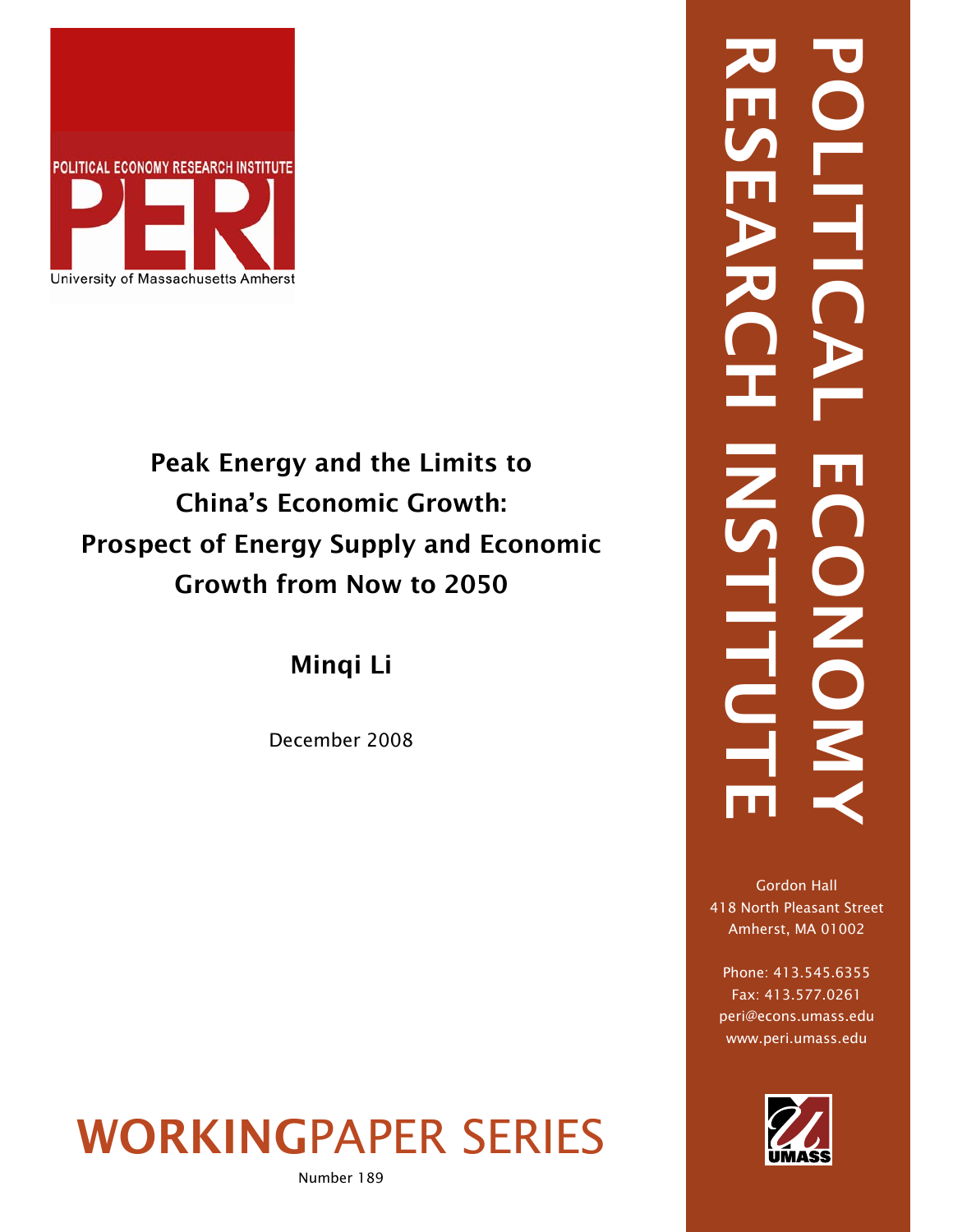## **Peak Energy and the Limits to China's Economic Growth: Prospect of Energy Supply and Economic Growth from Now to 2050**

Dr. Minqi Li, Assistant Professor Department of Economics, University of Utah Salt Lake City, UT 84112 E-mail: minqi.li@economics.utah.edu Webpage: www.econ.utah.edu/~mli

Political Economy Research Institute Working Paper November 2008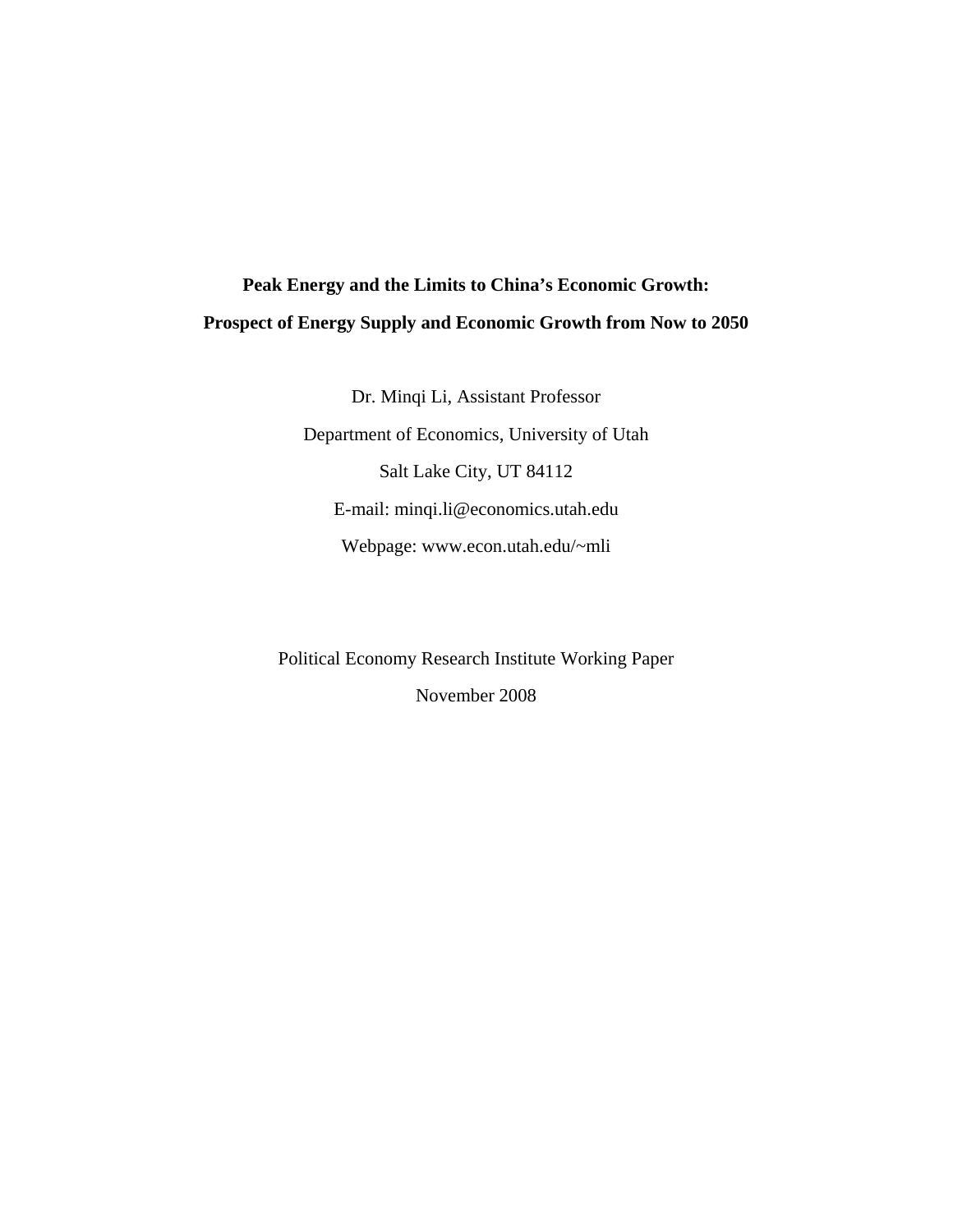#### **Abstract**

This paper evaluates the prospect of China's energy supply and its impact on economic growth from now to 2050. After considering China's domestic potential of coal, oil, and gas production, potential of energy imports from the rest of the world, as well as potential developments of renewable and nuclear energy, the paper finds that China is likely to face an insurmountable energy crisis beyond 2020 and even with optimistic assumptions, drastic declines of economic growth rate and the eventual end of economic growth cannot be avoided.

#### **Key Words**

Peak Oil; Peak Coal; Energy Crisis; Limits to Growth; Chinese Economy

#### **JEL Codes**

O40; O53; Q40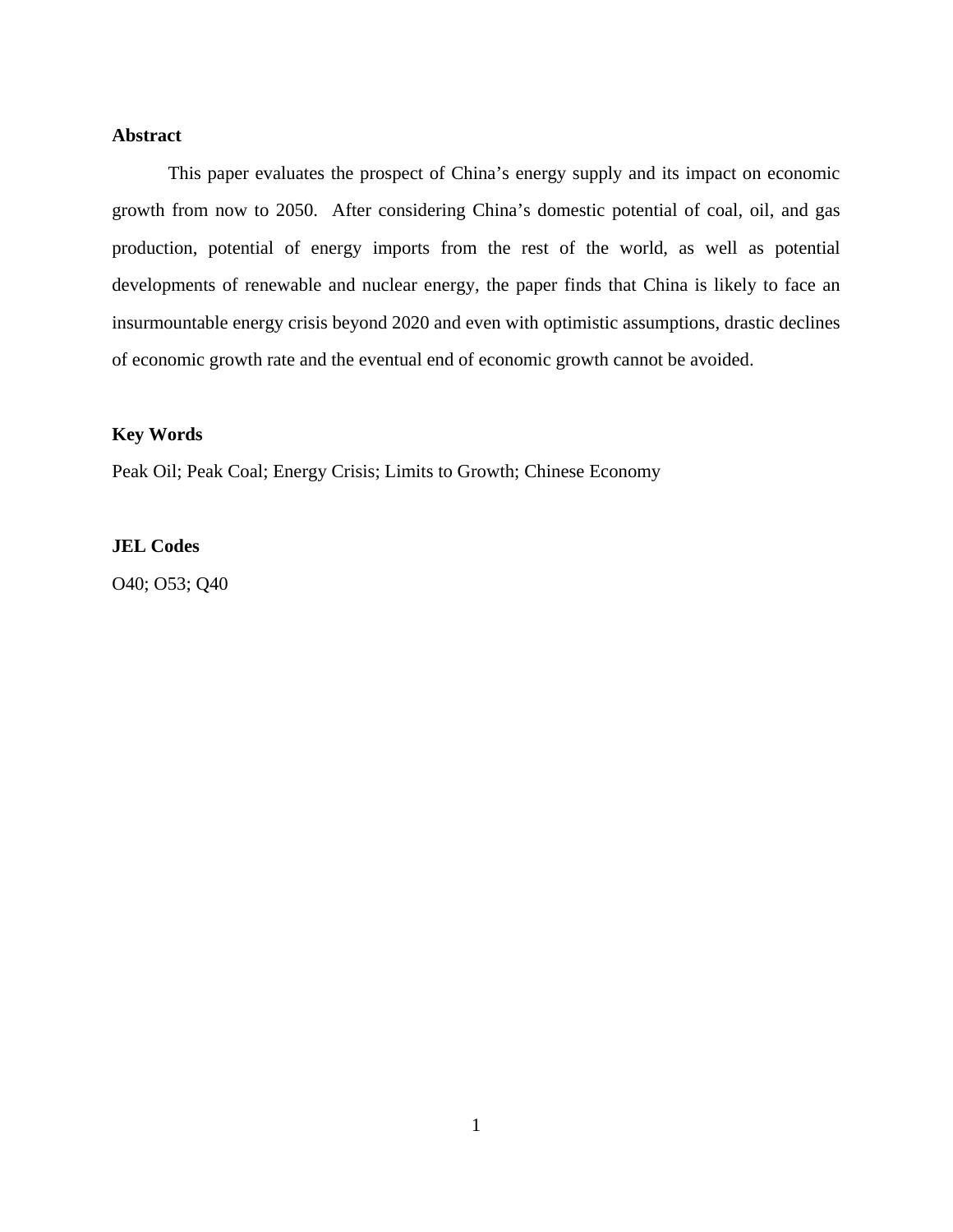According to the World Bank (2008), measured by purchasing power parity, China now accounts for 10 percent of world GDP, about half of the current size of the US economy. Since 2000, China's share in world GDP has been growing at about 0.5 percentage point a year while the US share has been falling at about 0.3 percentage point a year. Under these trends, China could overtake the US and become the world's largest economy by around 2020.

 China's economic growth has been heavily energy intensive and arguably the single most important factor behind the rapid growth of global energy demand and greenhouse gases emission in recent years. China now accounts for 15 percent of the world's primary energy consumption and under the current trend could overtake the US to become the world's largest energy consumer by 2010. China has already overtaken the US to become the world's largest carbon dioxide emitter and now accounts for one-fifth of the global emissions.

 Is China's economic growth sustainable from an energy and environmental perspective? If not, how will the energy and environmental constraints shape the future of China and the rest of the world? China's energy consumption, like that of the rest of the world, depends heavily on the nonrenewable fossil fuels. Now there is a growing body of evidence suggesting that the global production of fossil fuels is likely to peak in the not very distant future and this will happen even without taking into account the environmental constraints on greenhouse gases emissions. This paper evaluates the prospect of China's energy supply and its impact on economic growth from now to 2050. After considering China's domestic potential of coal, oil, and gas production, potential of energy imports from the rest of the world, as well as potential developments of renewable and nuclear energy, the paper finds that China is likely to face an insurmountable energy crisis beyond 2020 and even with optimistic assumptions, drastic declines of economic growth rate and the eventual end of economic growth cannot be avoided. These outcomes could have major implications for the political and social development within China and in the rest of the world.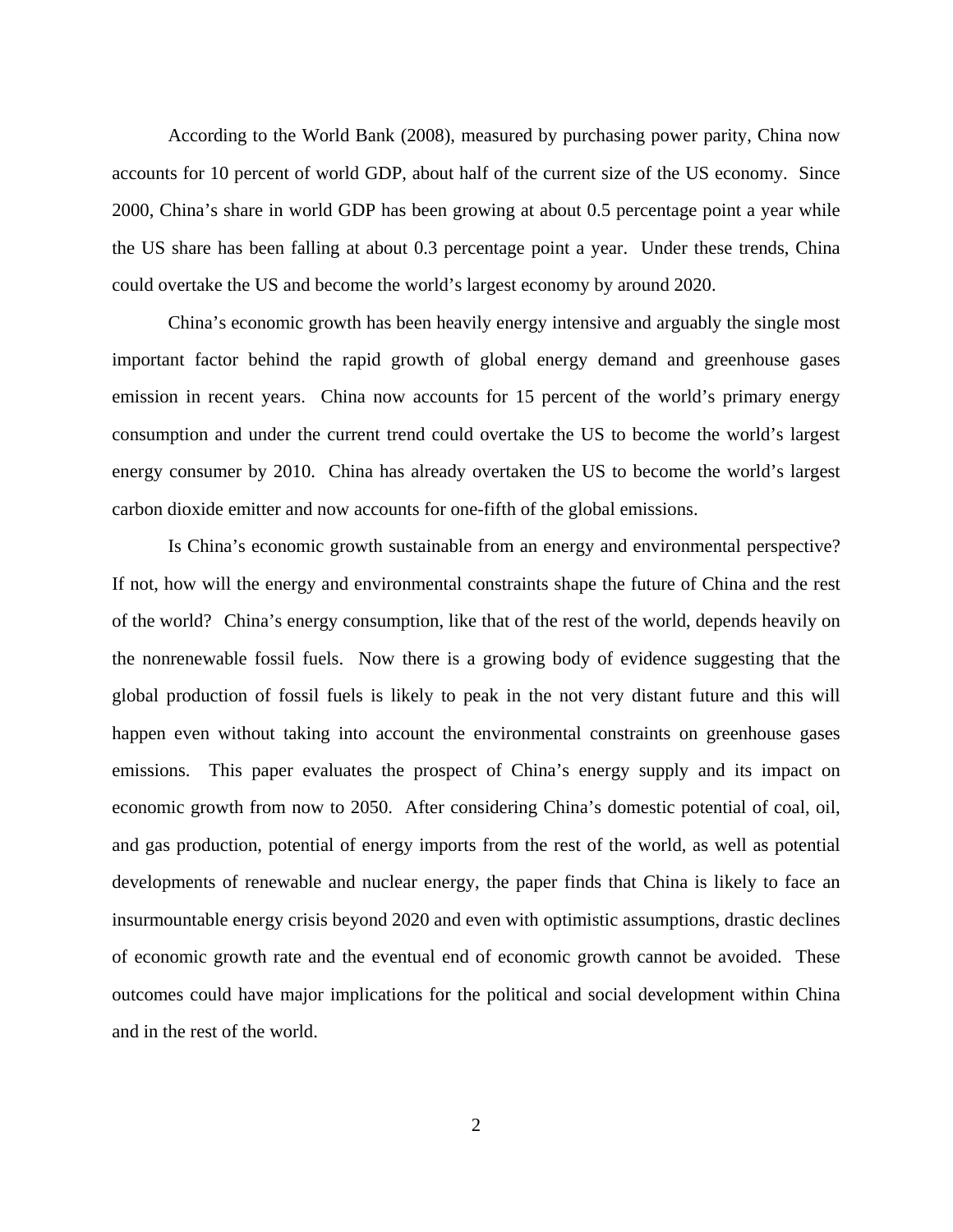#### **Peak Energy: World Production of Oil, Natural Gas, and Coal**

 In 1956, M. King Hubbert, an American geologist who worked for the Shell Oil Company, predicted that the US oil production would peak around 1970, a prediction that was later confirmed by the actual trajectory of the US oil production (see Heinberg 2004: 87-92). Since then, many other important oil producers have reached the peak and their production has been in decline. The two most important European producers, Britain and Norway, peaked in 1999 and 2001 respectively. Mexico, which was the world's fifth largest producer, peaked in 2004. The current evidence suggests that Russia, the world's second largest producer, is likely to have peaked in 2007.

 Colin J. Campbell, an Irish petroleum geologist, conducted a detailed study of the world's oil discovery history and pointed out that the world oil discoveries peaked in the 1960s (Campbell 2005). In a recent research report, the German Energy Watch Group argued that the world oil production might have peaked in 2006 (Energy Watch Group 2007). The Association for the Study of Peak Oil and Gas Ireland now estimates the world oil production peak to take place in 2008 (ASPO 2008).

Dave Rutledge, chair of the Division of Engineering and Applied Science at California Institute of Technology, studied the historical series of world oil and natural gas production and concluded that about one-third of the world's ultimately recoverable resources of oil and gas have already been exploited, implying a peak of the world total production of oil and gas around 2015 (Rutledge 2007a).

A common technique used in predicting the ultimate recoverable amount of a nonrenewable resource is known as "Hubbert Linearization." As the production level approaches the peak, a linear relationship is likely to be formed between the growth rate of the cumulative production of the resource (that is, the ratio of the current annual production over the cumulative production from all previous years) and the cumulative production. The horizontal intercept of the linear function would indicate the ultimate recoverable amount and the peak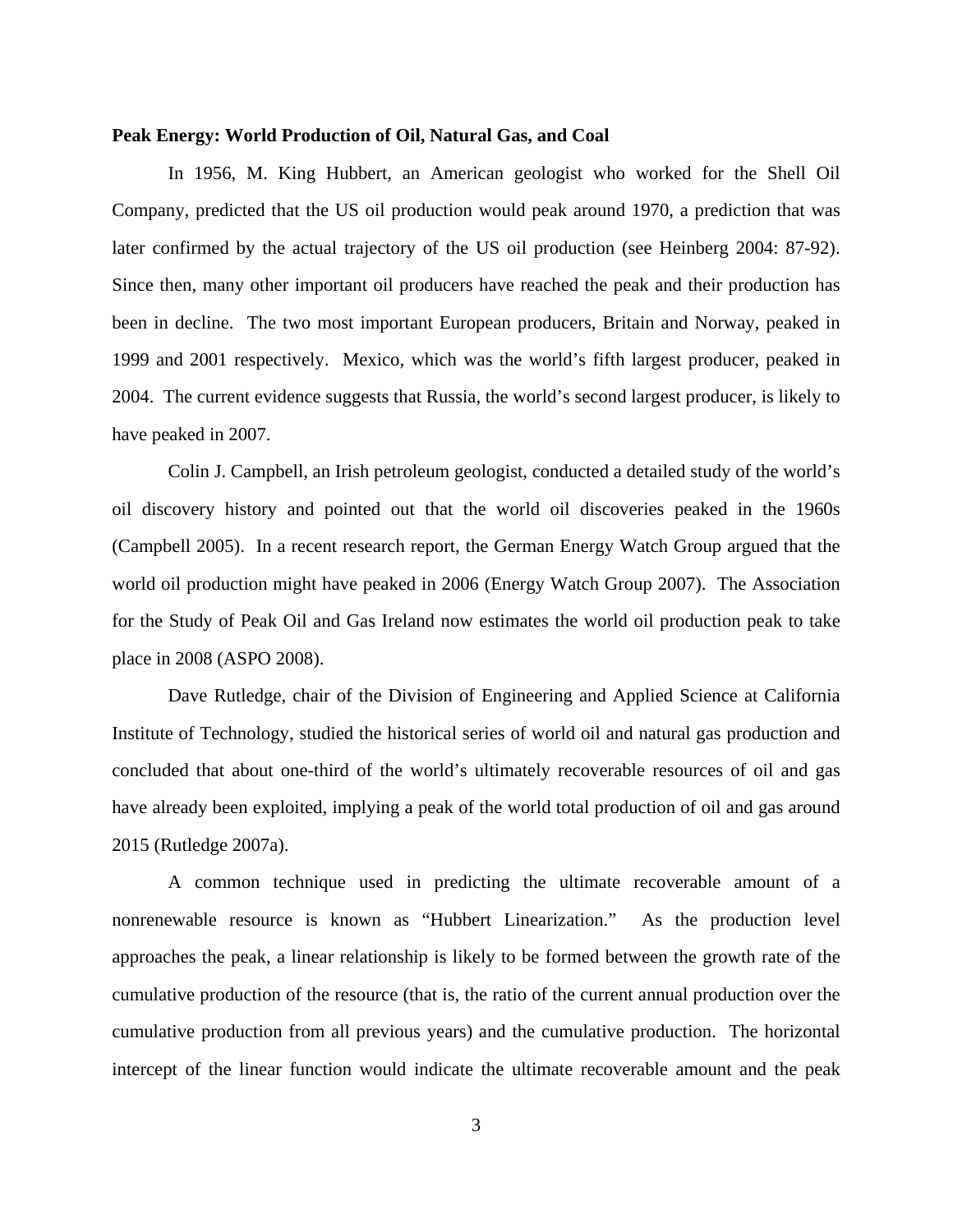production is likely to take place when about half of the ultimate recoverable amount has been depleted (Korpela 2005).

 Applying Hubbert Linearization to the historical data of world oil and natural gas production, the regression results suggest that the world oil production peak is likely to take place in 2008 and the world natural gas production peak in  $2031$  $2031$ .<sup>1</sup>

 Since 2000, global coal production has been growing at about 5 percent a year, making a larger contribution to the net increase in global energy supply than any other energy resource. Since the industrial revolution, the world's total cumulative production of coal has been about 300 billion metric tons (Rutledge 2007b). The world's official coal reserves now stand at about 850 billion metric tons (BP 2008), suggesting an ultimate recoverable amount of about 1.2 trillion metric tons. The world currently produces nearly 7 billion metric tons of coal a year. If the current growth rate of world coal production is sustained, the world's cumulative coal production would reach 600 billion metric tons by around 2030, suggesting the world production peak by that time.

 However, the German Energy Watch Group (2007b) believes that the remaining recoverable coal resource is in fact much less than is suggested by the official reserves and the world coal production peak could take place in 2025. Rutledge (2007a) estimates that the

 $\overline{a}$ 

<span id="page-5-0"></span><sup>&</sup>lt;sup>1</sup> Historical data of world oil and natural gas production are from Rutledge (2007b). Since 1965, the data are available from the *BP Statistical Review of World Energy* (BP 2008). A regression of the cumulative production growth rate over the world's cumulative oil production over the period 1983-2007 indicates an remaining recoverable resource of 170 billion metric tons (compared with the world's official reserves of 168.6 billion metric tons), regression R-square being 0.955. A regression of the cumulative production growth rate over the world's cumulative natural gas production over the period 1995-2007 indicates an remaining recoverable resource of 250 billion metric tons of oil equivalent (compared with the world's official reserves of 177.4 trillion cubic meters or 160 billion metric tons of oil equivalent), regression R-square being 0.895.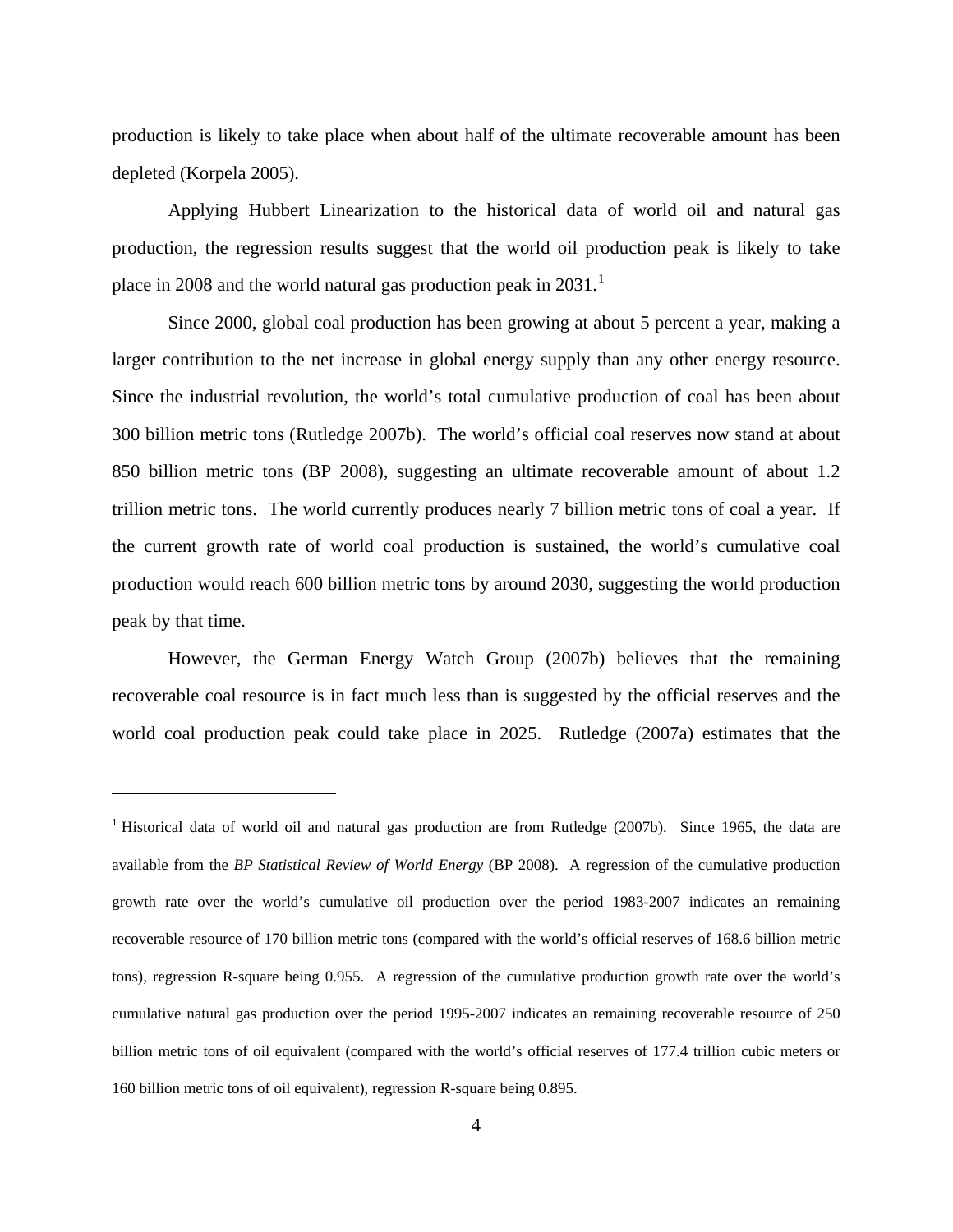world's remaining recoverable coal is likely to be 440 billion metric tons, suggesting the peak within ten years. An application of Hubbert Linearization finds that the world (excluding China) production of coal could peak by [2](#page-6-0)018.<sup>2</sup>

#### **Peak Energy: China's Production of Coal, Oil, and Natural Gas**

 $\overline{a}$ 

 Domestic coal production accounts for 72.2 percent of China's primary energy supply. Domestic oil, domestic natural gas, hydro, and imports and stock change (mostly oil) account for 10.4, 3.5, 2.3, and 11.3 percent respectively. Nuclear energy and non-hydro renewables together account for only 0.[3](#page-6-1) percent.<sup>3</sup>

According to China's Ministry of Land and Natural Resources, China's remaining recoverable coal amounts to 200 billion metric tons (Cui, ed. 2008:33). China's cumulative coal production has been about 50 billion metric tons. China's annual coal production reached 2.5 billion metric tons by 2007 and has been growing at an annual rate of 10 percent since 2000. At this rate, China's cumulative coal production would have passed 125 billion metric tons by around 2020.

<span id="page-6-0"></span><sup>&</sup>lt;sup>2</sup> Historical data of world coal production are from Rutledge (2007b) and BP (2008). A regression of the cumulative production growth rate over the world's cumulative coal production (excluding China) over the period 1950-2007 indicates a remaining recoverable resource of 330 billion metric tons (compared with the world's official reserves of 730 billion metric tons and Rutledge's estimate of 350 billion metric tons), regression R-square being 0.817.

<span id="page-6-1"></span><sup>&</sup>lt;sup>3</sup> Data for China's coal, oil, natural gas, nuclear, and hydro production are from BP (2008). Imports and stock change are derived by subtracting the total domestic production of coal, oil, and natural gas from their total consumption. Renewable contribution is estimated by this author. Hydro, nuclear, and renewable contributions are measured by the electrical energy they represent. Traditional biomass (such as wood burning in the rural areas) is excluded from the total primary energy supply.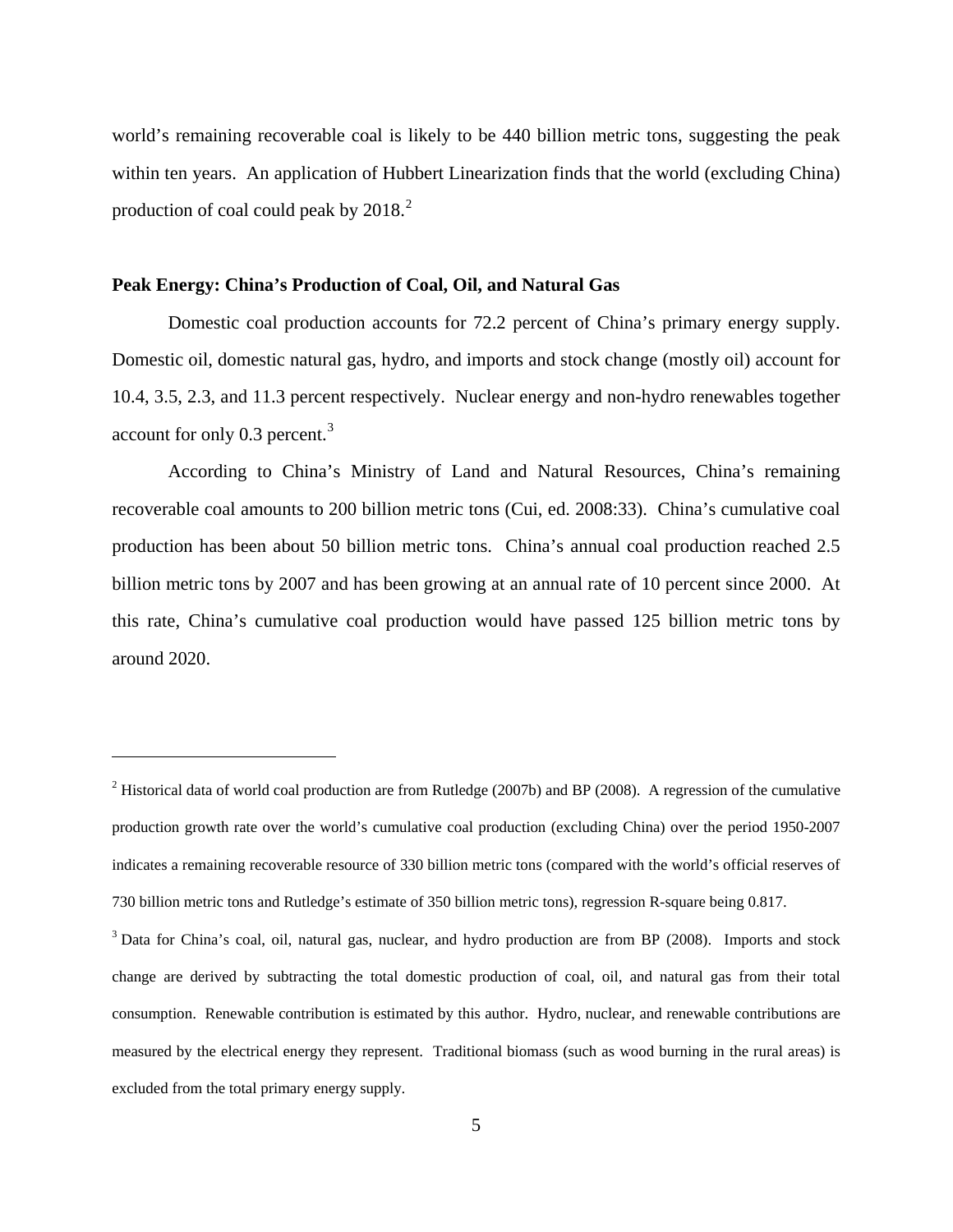The *BP Statistical Review of World Energy* reports China's coal reserve to be only 114.5 billion metric tons, about half of the Chinese official estimate (BP 2008). The German Energy Watch Group (2007b) argues that China's coal production could peak as early as 2015. An exercise of Hubbert Linearization over the period 1970-2007 suggests China's remaining recoverable coal to be 110 billion metric tons (with annual production peaking in 2021).

By comparison, there is a consensus regarding China's oil production potential. The consensus among the Chinese researchers is that the domestic oil production is likely to peak around 2015, with the peak production level unlikely to be above 200 million metric tons (the current annual production is about 190 million metric tons) (Cui, ed. 2008:33).

China's natural gas production now makes a small contribution to China's energy supply, but has been growing at 14 percent a year since 2007. The current annual production is about 70 billion cubic meters. The Chinese researchers estimate China's ultimate recoverable natural gas to be 10-13 trillion cubic meters (Cui, ed. 2008:33). With a 10 percent growth rate of annual production, China's natural gas production could peak by 2030.

#### **China's Nuclear and Renewable Energy Potential**

 China currently has a nuclear electricity generating capacity of 7 giga-watts. The Chinese government plans to expand the nuclear electricity capacity to 40 giga-watts by 2020 (Cui, ed. 2008:309).

 Nuclear electricity generation uses uranium, which is a nonrenewable resource. The German Energy Watch Group (2006) points out that the world's proved and possible uranium resources could last only 30-70 years at the current rate of consumption. China's economically recoverable uranium is estimated to be 650,000 metric tons (Cui, ed. 2008:34). If China's nuclear electricity capacity is expanded to 40 giga-watts, China's annual consumption of uranium will need to rise to about 9,000 metric tons. At this rate, China's domestic uranium resource will be exhausted in about 70 years.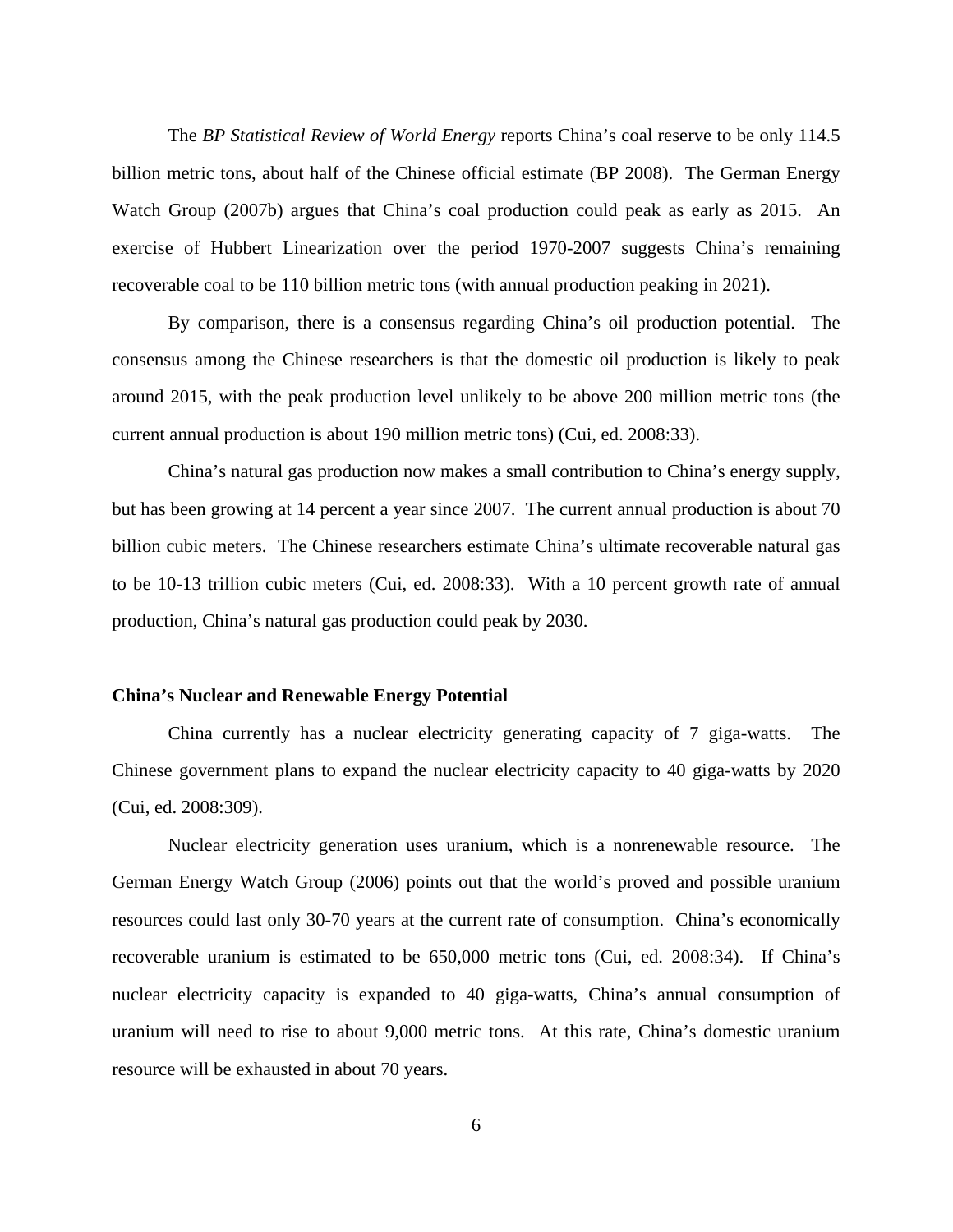Hydro electricity now accounts for about 15 percent of China's total electricity generation. The Chinese government plans to expand the hydro electricity generating capacity from the current 100 giga-watts to more than 200 giga-watts by 2020. China's long-term technical potential of hydro electricity is estimated to be 500 giga-watts (Cui, ed. 2008:34).

 By 2020, the Chinese government plans to expand China's wind electricity generating capacity to 100 giga-watts and biomass electricity generating capacity to 30 giga-watts. By 2030, China's solar photovoltaic electricity generating capacity is projected to increase to 100 gigawatts (Cui, ed. 2008:308-309).

 China's long-term onshore and offshore wind electricity potential is estimated to be 1,000 giga-watts (Cui, ed. 2008:273). By comparison, China's solar electricity potential is likely to be limited. Solar photovoltaic electricity is much more expensive than wind electricity, is limited to daytime generation, and suffers from substantial seasonal variations. The more promising solar electricity technology is known as the solar thermal technology or concentrated solar power. With the solar thermal technology, it is possible to store solar energy as heat and thus has less of a problem of intermittency. However, the solar thermal technology works best in tropical or subtropical deserts. China does not have access to comparable geographical areas.

 In recent years, China's ecological footprint has been growing rapidly. According to the *Living Planet Report* (WWF et al. 2006), China's ecological footprint now doubles China's own biological capacity. In fact, China's ecological footprint would be greater than its biological capacity even if the effects of energy consumption were excluded. That is, China's biological capacity has already been stressed to the limit just to provide food for the population. China is also confronted with a potentially devastating water crisis. Given the severe constraints imposed by China's limited biological capacity and water shortage, biomass is unlikely to make a major contribution to China's future energy supply.

7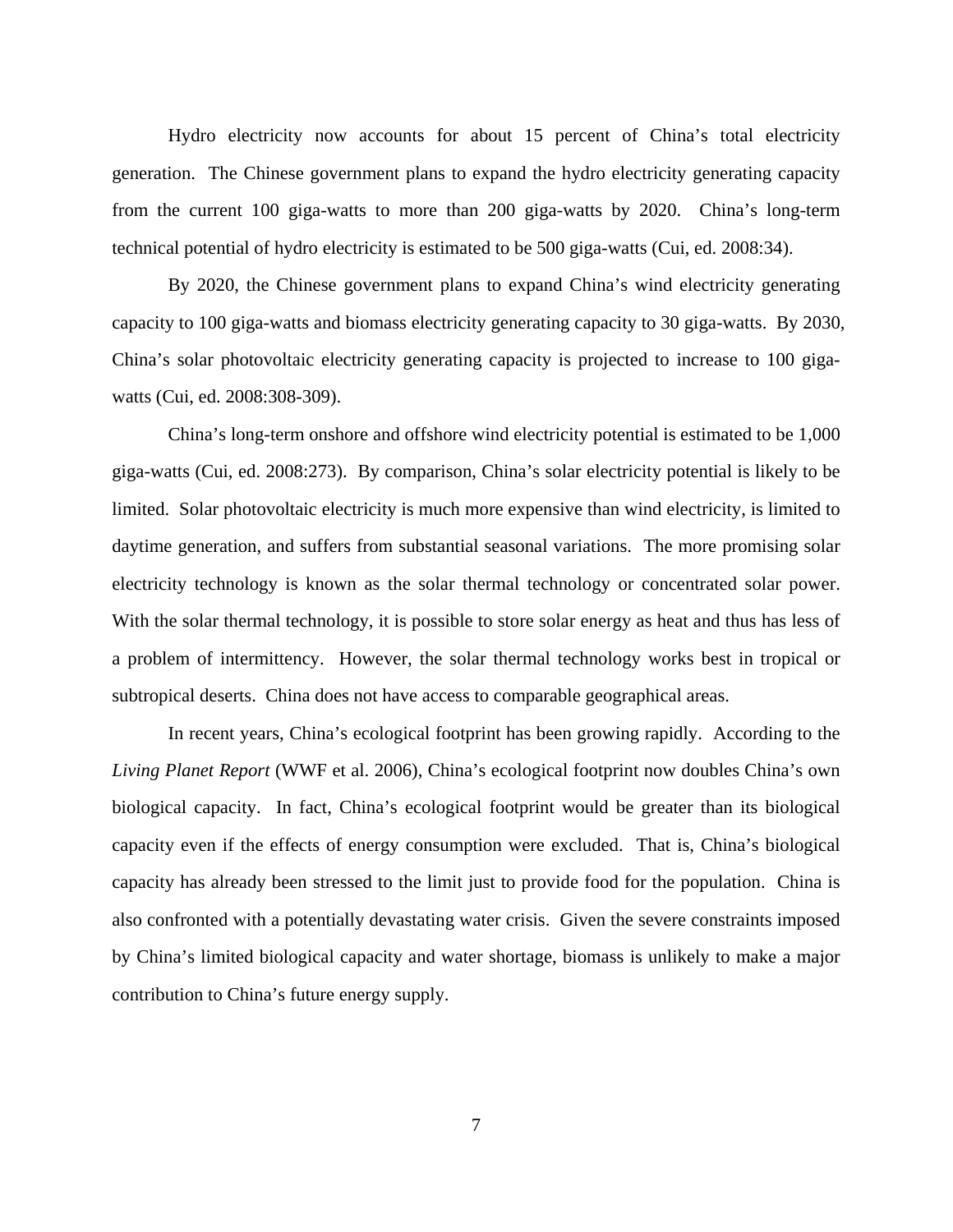### **The Limits to Growth: Prospect for China's Energy Supply and Economic Growth from Now to 2050**

 Figure 1 presents China's historical and projected primary energy supply from 1950 to 2050. China's remaining recoverable coal is assumed to be 200 billion tons (the same as China's official estimate) and China's coal production is projected to peak in 2030. The oil production is projected to peak in 2015 and the natural gas production is assumed to peak in 2047.

 By 2050, China's hydro electricity technical potential is assumed to be fully exploited. China's long-term potential of nuclear electricity generating capacity is assumed to be 100 gigawatts, comparable to the present US nuclear generating capacity.

 China's long-term potential of non-hydro renewable electricity generating capacity is assumed to be 2,000 giga-watts (including 1,000 giga-watts of wind electricity and 1,000 gigawatts of solar and other renewable electricity). Half of this potential is projected to have been exploited by 2050. By comparison, China's current total electricity generating capacity from all sources amounts to about 700 giga-watts.

 Despite these optimistic assumptions, between now and 2020, China will have to rely upon rapid increase in energy imports to sustain rapid economic growth. From now to 2020, it is assumed that China's energy imports will grow sufficiently rapidly so that China could maintain an annual economic growth rate of 8.5 percent.

 Between 2000 and 2007, China's energy consumption grew at an average annual rate of 10 percent. Between 2007 and 2020, it is assumed that rapid improvements in energy efficiency allow China's energy consumption growth to slow down to 3.9 percent a year. Nevertheless, China's energy imports will have to grow from 200 million metric tons of oil equivalent to nearly 600 million metric tons (and will keep growing if rapid economic growth continues). China's energy imports as a share of the rest of the world's total production of fossil fuels would

8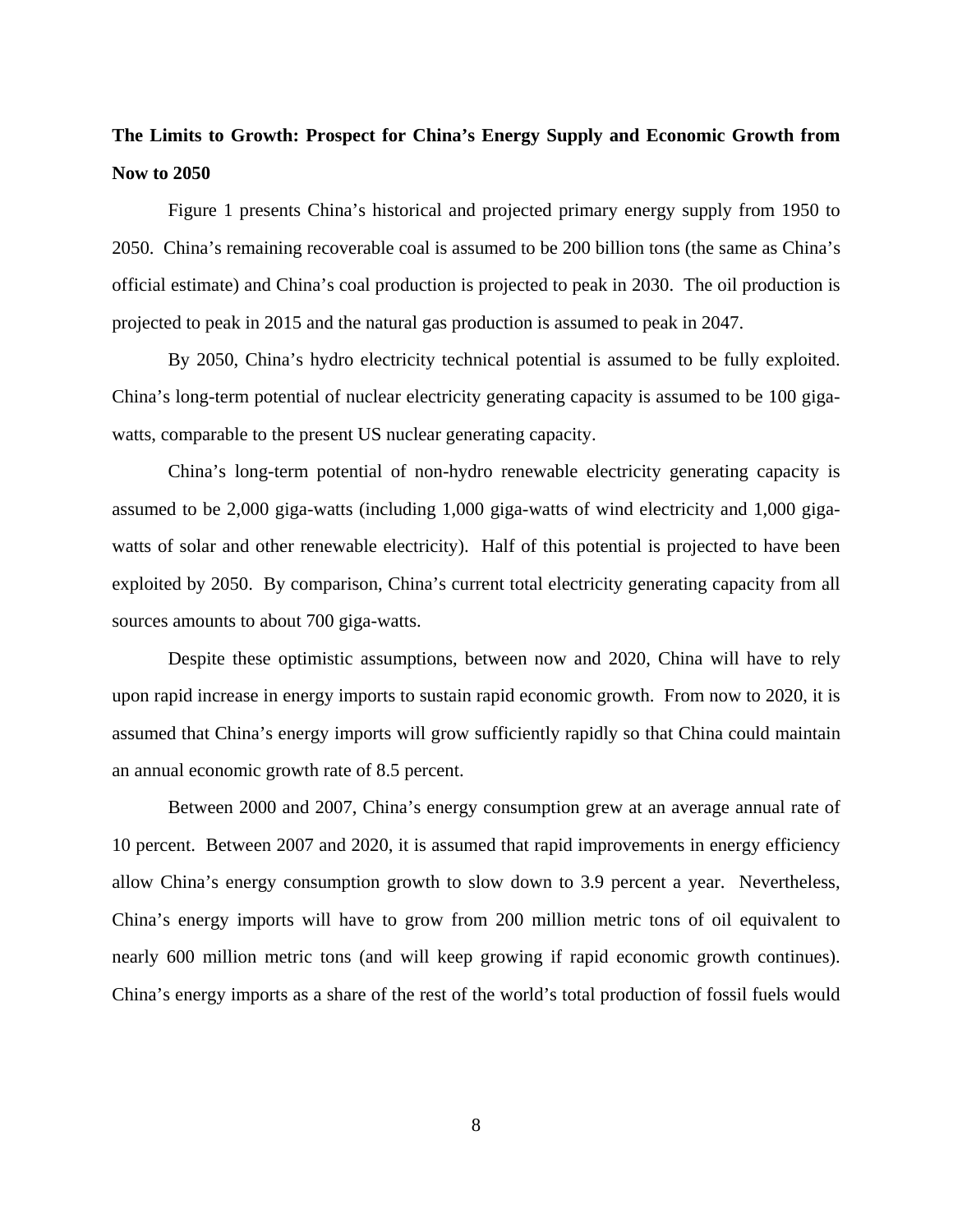have to increase from 2.5 percent to 7 percent.<sup>[4](#page-10-0)</sup> By comparison, the US energy imports in 2007 were about 700 million metric tons of oil equivalent. Beyond 2020, it is assumed that China's energy imports will account for 7.5 percent of the rest of the world's fossil fuels production.

 According to the World Bank (2008) measure of GDP and *BP Statistical Review of World Energy*, China's current level of energy efficiency (measured by purchasing power parity of GDP per unit of primary energy consumption) is about \$3.7 per kilogram of oil equivalent. By comparison, the US energy efficiency is \$5.9 per kilogram, Japan's energy efficiency is \$8.6 per kilogram, the German energy efficiency is \$9.0 per kilogram, and the world average is \$6.0 per kilogram. In the current projection, it is assumed that China's energy efficiency would more than triple and reach \$13 per kilogram of oil equivalent by 2050.

 According to the *Annual Report of China's Energy Development*, the average physical efficiency of China's energy system is about 36 percent (Cui, ed. 2008:332). This result, if reliable, would suggest that China's long-term energy efficiency potential at most would be about three times of the present level. The above projection assumes that this potential would be more than fully exploited by 2050. Figure 2 compares China's projected energy efficiency with the historical energy efficiency performance of the world average as well as the world's largest economies.

 With energy supply and energy efficiency projected, one can then proceed to project economic growth, as GDP is simply the product of primary energy supply and energy efficiency. Figure 2 presents China's historical and projected economic growth rates from 1980 to 2050.

 It is assumed that the Chinese economy will continue to grow at 8.5 percent a year until 2020. After 2020, however, it is extremely unlikely that China's energy imports from the rest of

 $\overline{a}$ 

<span id="page-10-0"></span><sup>&</sup>lt;sup>4</sup> The world (excluding China) production of coal is projected to peak in 2018. The rest of the world's oil and gas production is derived by subtracting the projected China's production from the projected total world production.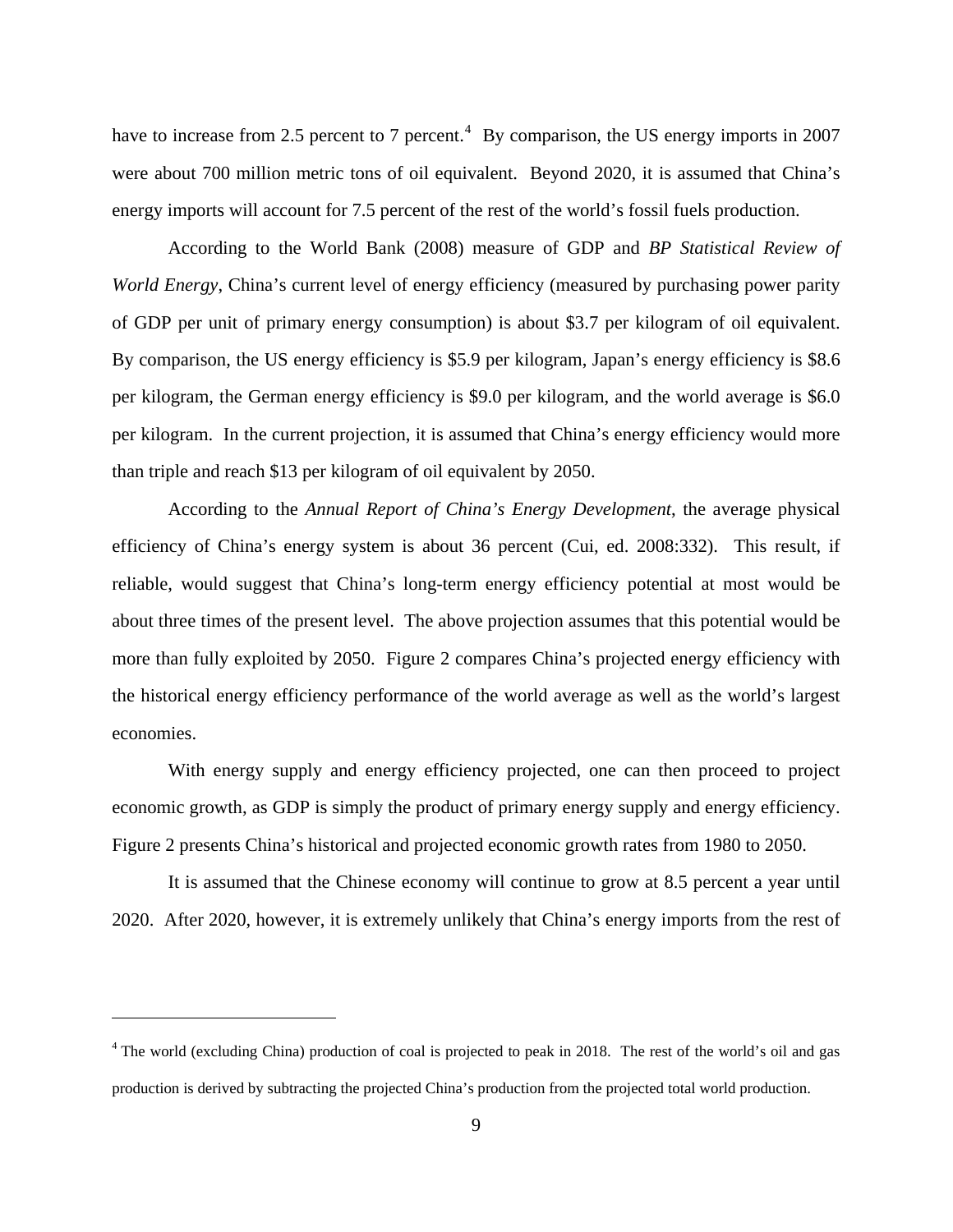the world could grow any further. As energy imports start to decline, economic growth rate plunges below 6 percent.

 It turns out that the rapid growth of renewable energy and energy efficiency will fall far short of what is necessary to compensate the decline of fossil fuels. Figure 1 shows that China's total energy supply peaks around 2030 and declines at an accelerating pace from 2030 to 2050. By 2050, the Chinese economy sinks into negative growth and permanent decline.

 Could there be anything wrong with these projections? The above assumptions are between optimistic and wildly optimistic. The coal projection is based on the highest estimate of China's remaining recoverable coal. The oil and natural gas projections are fairly uncontroversial. The hydro electricity is expanded to the limit. Barring unexpected technological miracles, there is little scope for further expansion of nuclear electricity. Both the renewable and energy efficiency projections are on the optimistic side. Energy imports are allowed to grow to the point beyond which the rest of the world would be forced into energy starvation. What else could one do to save China's economic growth?

 Therefore, it seems impossible to avoid the conclusion that the availability of energy resources is likely to impose an insurmountable limit to China's future economic growth. It is obvious that such a finding, if confirmed by the actual development of future events, will be of enormous significance for the global political and social development.

 First of all, as the US imperialism has been in secular decline, many have expected or hoped that China would replace the US to become the next leader of the capitalist world system, leading a successful systemic reconstruction. However, given the findings of this paper, by the mid-21st century, the Chinese economy will probably find itself in permanent decline (if not complete disintegration) and China will be in no position to lead the restructuring of the existing world system.

 Within China, until now, the Chinese ruling elites have relied upon rapid economic growth to alleviate or divert various social conflicts and tensions. However, beyond 2020, as the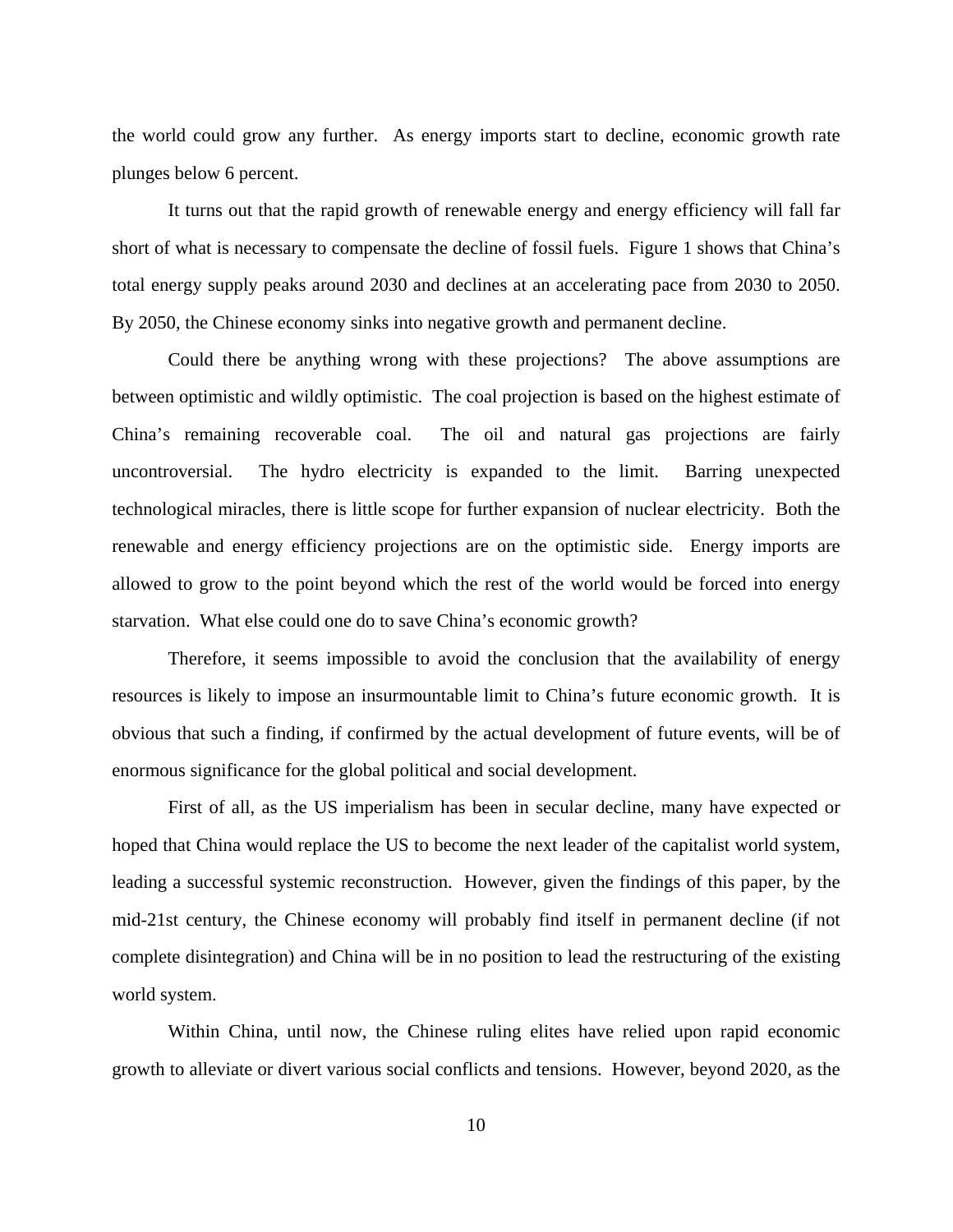Chinese economy falls into increasingly deeper economic crisis, it will become impossible for the ruling elites to contain the unfulfilled economic, social and political aspirations from the broad masses of the population. Thus, in all likelihood, economic crisis will be followed by political and social explosions.

 Finally, the limits to China's economic growth could turn out to coincide with the limits to global economic growth. The capitalist world system is one based on endless drive for profit and capital accumulation. After centuries of ruthless accumulation, we have by now reached the point where the global ecological system is on the verge of total collapse. The global energy crisis and other aspects of the global environmental crisis represent the strong signals that the nature sends to the humanity: the existing social system has reached its historical limit and the future survival of the humanity and the civilization depends on the building of a new, equitable, and sustainable society as soon as possible.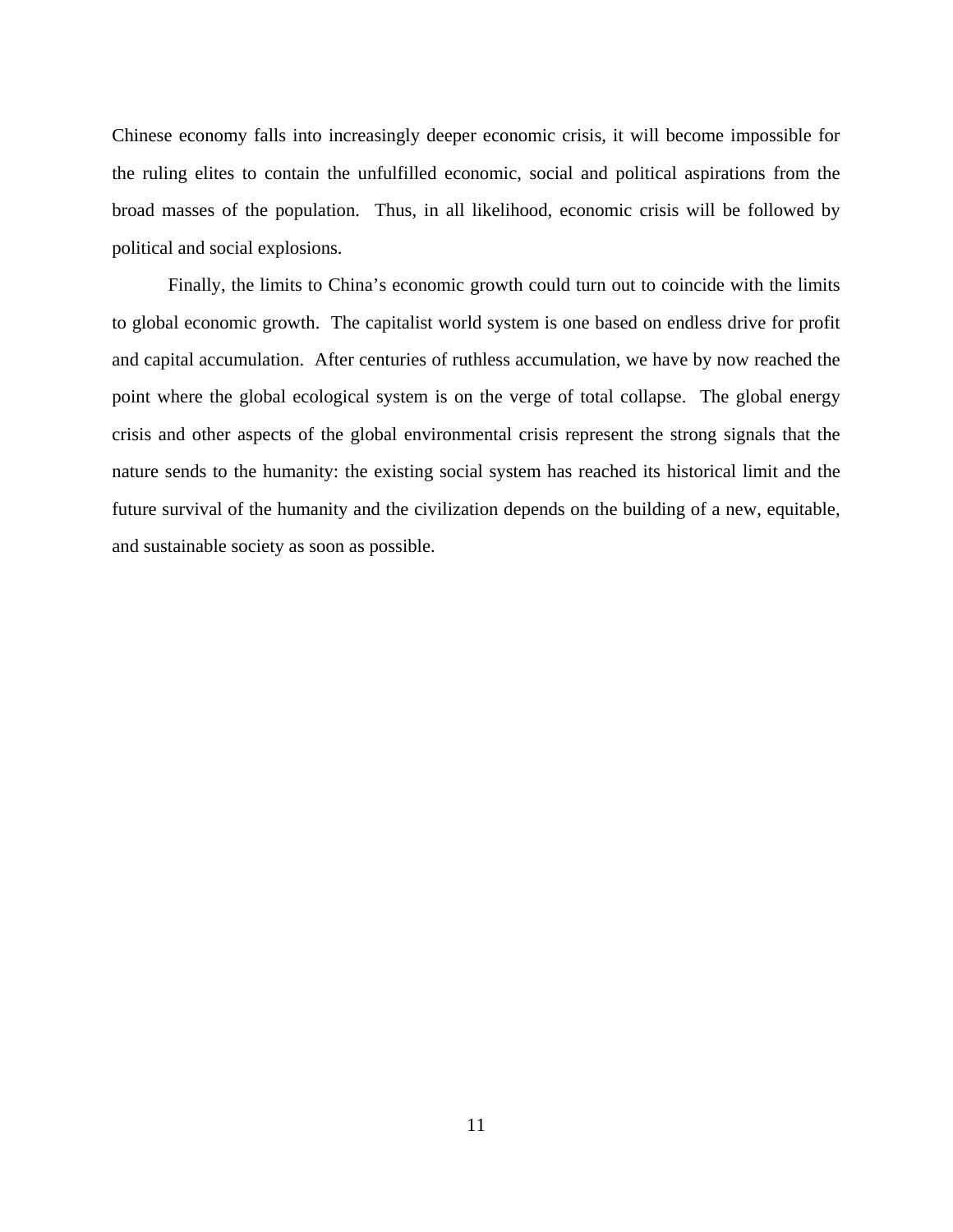#### **References**

ASPO. Association for the Study of Peak Oil and Gas Ireland. 2008.

- BP. 2008. *BP Statistical Review of World Energy*. Website: http://www.bp.com/statisticalreview.
- Campbell, Colin J. 2005. *Oil Crisis*. Brentwood, Essex, UK: Multi-Science Publishing Company Ltd.
- Cui, Minxuan (ed.) 2008. *Zhongguo Nengyuan Fazhan Baogao* (Annual Report of China's Energy Development). Beijing: *Shehui Kexue Wenxian Chubanshe* (Social Sciences Academic Press).
- Energy Watch Group. 2006. *Uranium Resources and Nuclear Energy*. EWG-Series No. 1/2007, December 2006. Website:

[http://www.energywatchgroup.org/fileadmin/global/pdf/EWG\\_Uraniumreport\\_12-](http://www.energywatchgroup.org/fileadmin/global/pdf/EWG_Uraniumreport_12-2006.pdf) [2006.pdf.](http://www.energywatchgroup.org/fileadmin/global/pdf/EWG_Uraniumreport_12-2006.pdf)

- \_\_\_\_. 2007a. *Crude Oil: the Supply Outlook*. EWG-Series No. 3/2007, October 2007. Website: [http://www.energywatchgroup.org/fileadmin/global/pdf/EWG\\_Oilreport\\_10-2007.pdf.](http://www.energywatchgroup.org/fileadmin/global/pdf/EWG_Oilreport_10-2007.pdf)
- \_\_\_\_. 2007b. *Coal: Resources and Future Production*. EWG-Series No. 2/2007, March 2007. Website:

[http://www.energywatchgroup.org/fileadmin/global/pdf/EWG\\_Oilreport\\_10-2007.pdf.](http://www.energywatchgroup.org/fileadmin/global/pdf/EWG_Oilreport_10-2007.pdf)

- Heinberg, Richard. 2004. *The Party's Over: Oil, War and the Fate of Industrial Societies*. Gabriola Island, BC, Canada: New Society Publishers.
- Korpela, Seppo A. 2005. "Prediction of World Peak Oil Production," in Andrew McKillop with Sheila Newman (eds.), *The Final Energy Crisis*. London: Pluto Press.
- Rutledge, Dave. 2007a. "Hubbert's Peak, the Coal Question, and Climate Change." ASPO-USA, Houston, Texas, October 19, 2007.
- \_\_\_. 2007b. "Hubbert's Peak, the Coal Question, and Climate Change," Excel Workbook (permission is given to copy this work provided that attribution is given and the following web link is included). Website: http://rutledge.caltech.edu.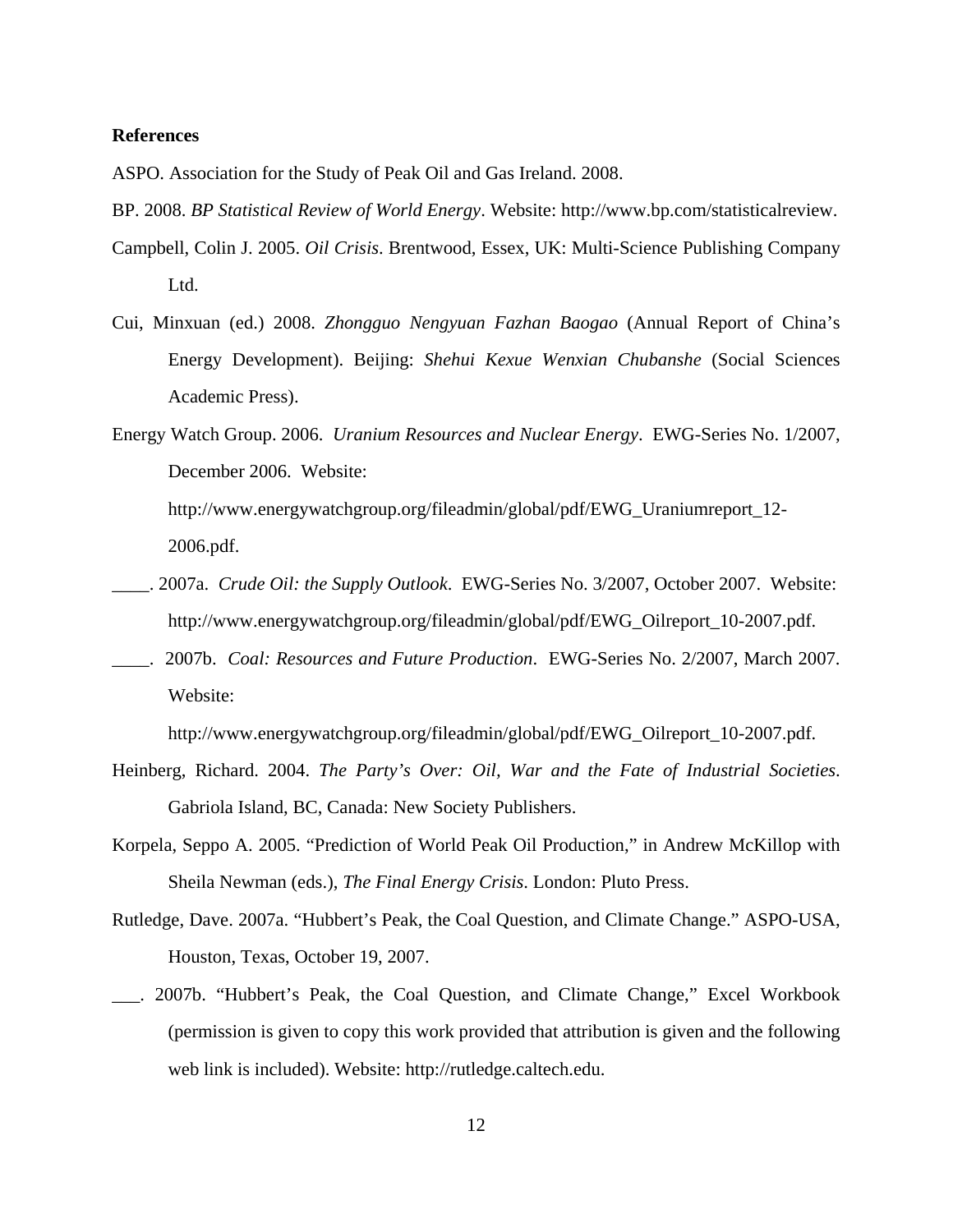World Bank. 2008. *World Development Indicators Online*.

WWF, ZSL, and GFN. World Wildlife Fund in the USA and Canada, Zoological Society of London, and Global Footprint Network. 2006. *Living Planet Report 2006*. Website: [http://assets.panda.org/downloads/living\\_planet\\_report.pdf.](http://assets.panda.org/downloads/living_planet_report.pdf)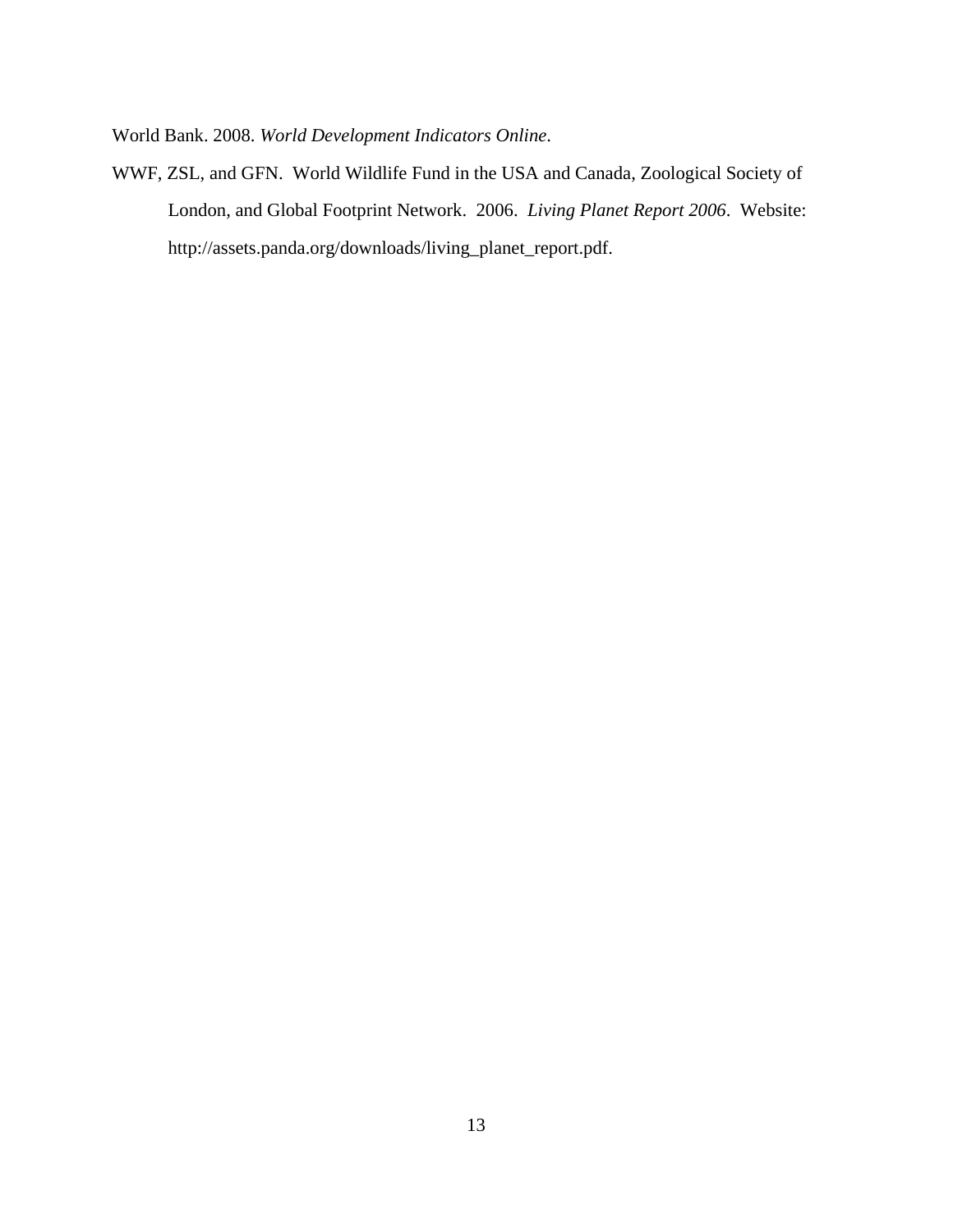

Sources: Historical data of energy production are from Rutledge (2007b) and BP (2008). Renewable electricity generation data from 1994 to 2005 are from the US Energy Information Administration.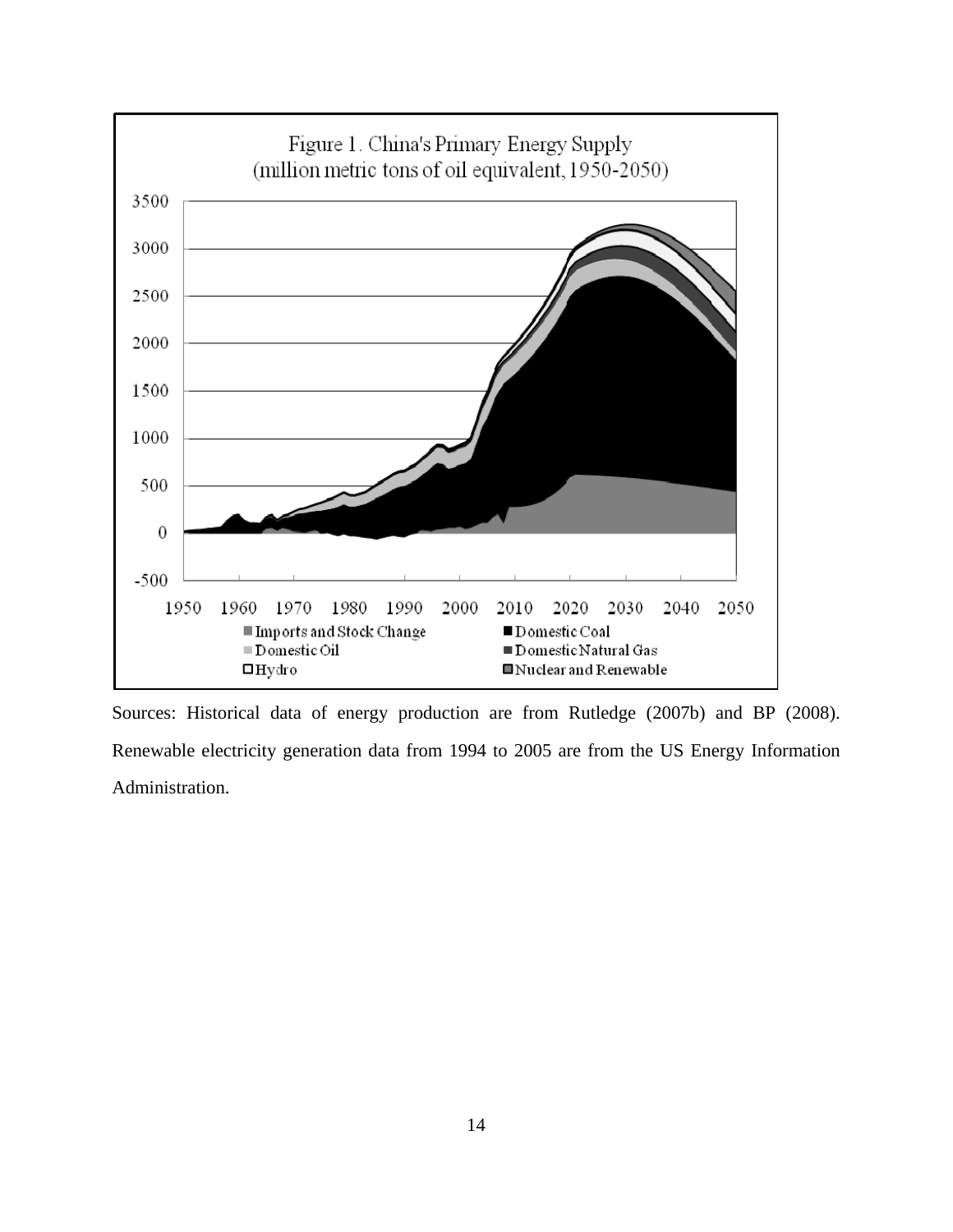

Sources: Energy efficiency is calculated as the ratio of GDP (measured by constant 2005 purchasing power parity dollars) over primary energy supply. Historical GDP data are from World Bank (2008). Historical energy data are from BP (2008).